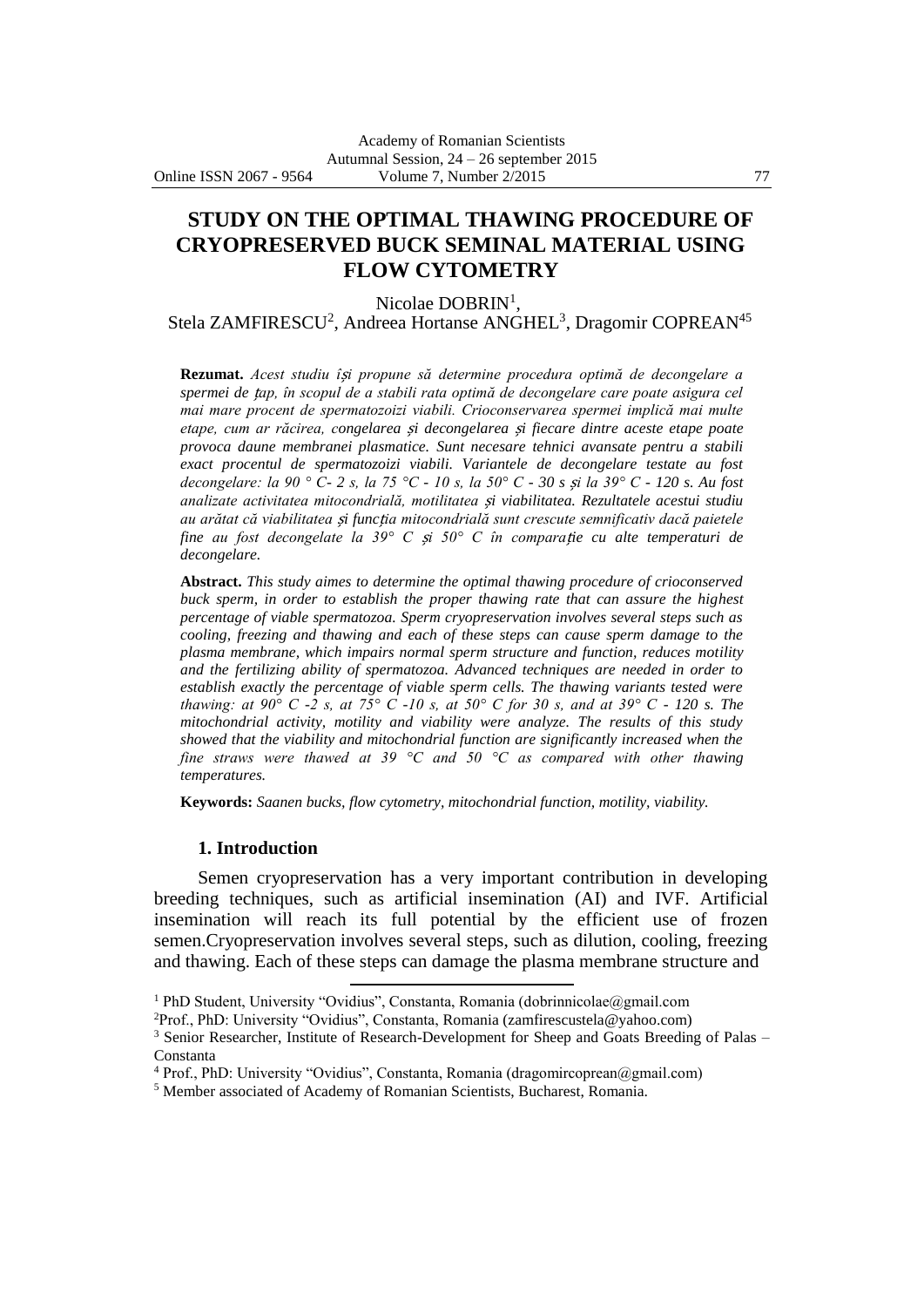functions which affect normal sperm function, can reduce mobility and fertilizing ability and can induce premature nuclear decondensation [3].

In the freezing process any biological activity is stopped until thawing [12]. Thawing returns the sperm cell to physiologic temperature reactivating the metabolism, so thawing should be done with care to avoid any damage [2].Various studies were conducted to determine the optimum temperature and duration of thawing and raised the interest regarding the most adequate speed of the thawing process so that will result the highest possible percentage of viable sperm cells [7]. The rate of thawing was defined by Bearden [2] like the thawing process of semen stored in straws at a specific temperature, in a certain period of time. The interactions of various factors with the thawing procedures, like the type of extender, the glycerol concentration, the way of packing the semen, the cooling rate, the handling of the seminal material during the freezing process, affect sperm motility after thawing, as well as the experimental conditions such as the available facilities, equipment and reagents, which varies between countries and even regions [16]. Thus, the methods of semen freezing and thawing should be looked at according to each race, country and area.

This study aimed to determine the optimal thawing procedure of crioconserved buck sperm, in order to establish the proper thawing rate that can assure the highest percentage of viable spermatozoa.

#### **2. MATERIAL AND METHODS**

The activity of freezing buck semen was performed according to the freezing technology developed in the Laboratory of Biotechnology of Reproduction, Institute of Research-Development for Sheep and Goats Breeding of Palas, Constanta [17]. Experiments were conducted in the normal breeding season, during October 2012 - December 2012. Thawing and testing semen samples was performed in the Laboratory of Cell Biology, University Ovidius, from February to May 2013.

As dilution medium a diluent of Tris base 20% (v/v) egg yolk was used. The cryoprotectant used for freezing buck semen was glycerol (7% final concentration).

**Animals**: sperm samples were collected from five adult Saanen buck with known fertility. Collection was made with an artificial vagina, 2 times per week. Sperm samples from each animal were analyzed separately in order to take into account the variability in the individual. For each male 1-2 ejaculates were collected (every 15-30 minutes), which were subsequently mixed and subjected to experiments. A total of 60 ejaculate were processed. Semen was cryopreserved in 0.25 ml fine straws.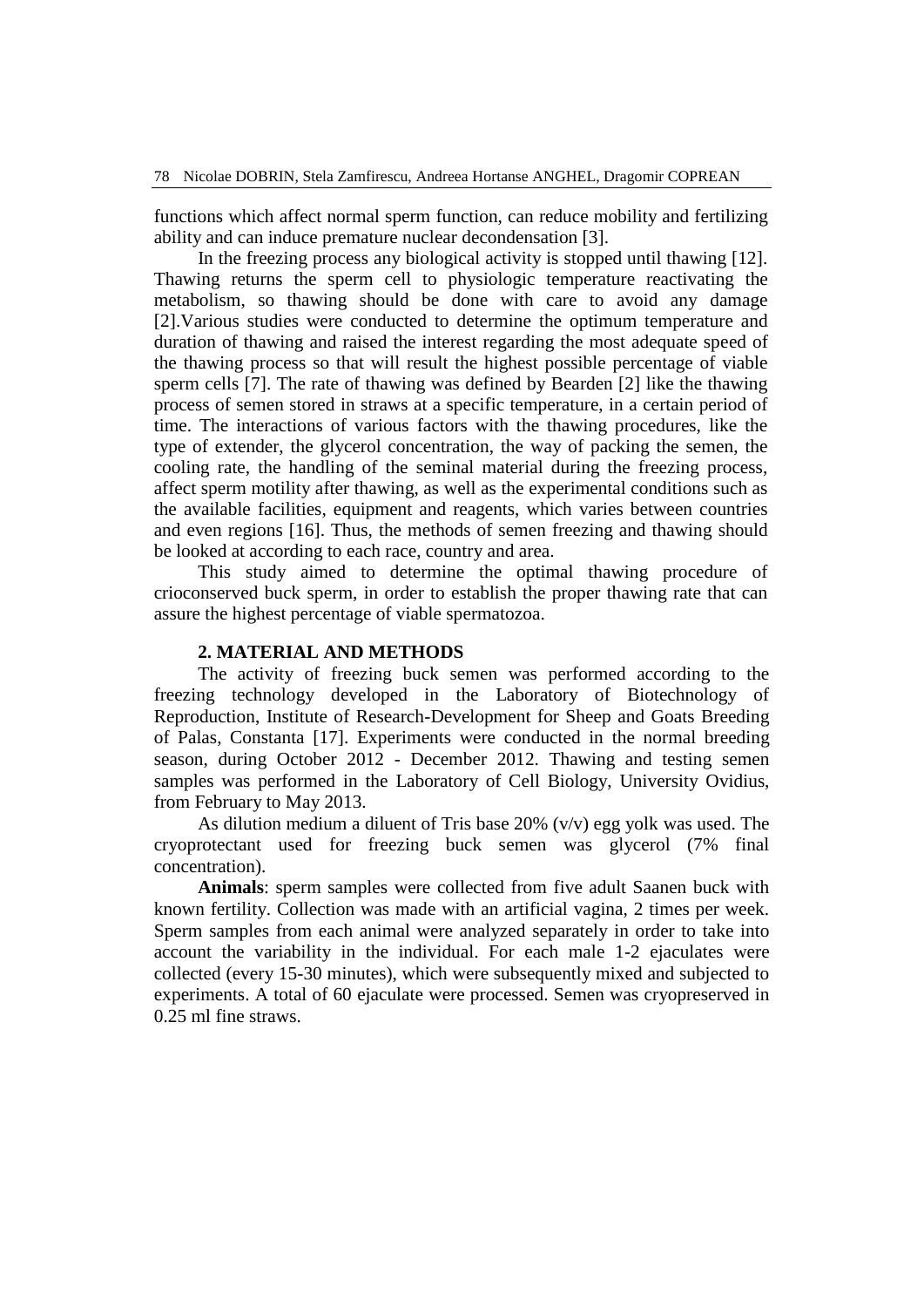#### **The following thawing variants were tested:**

Thawing at  $90^\circ$  C for 2 seconds Thawing at 75 °C for 10 seconds Thawing at 50 °C for 30 seconds Thawing at 39°C for 120 seconds

### **Assessment of mitochondrial function by flow cytometry with Rhodamine (R123)**

A Beckton-Dickinson FACS Calibur flow cytometer was used for quantitative analysis of fluorescent labeled spermatozoa, the inputs were registered and processed using a Apple computer and the specialized software CellQuest Pro. The lipophilic fluorochrome Rhodamine 123 has a positive charge at physiological pH which favors its concentration in the mitochondria under the influence of potential difference generated by the respiratory function. This fluorochrome is typically used in the assessment of mitochondrial activity, but may also be used to determine dead cells in the population, since these accumulate in small quantity Rhodamine 123 [10, 14]. The red fluorescence emitted by the dead cells stained using propidium iodide is captured by the FL2 detector and the green fluorescence emitted by cells with functional mitochondria stained with Rhodamine 123 was captured by the FL1 detector. Interpretation of results was done through dot-plot graphs statistics FL1/FL2, where each cell read is represented as a point and each population is represented as a cloud of points.

#### **Determination of viability of sperm cells by flow cytometry**

To determine the percentage of viable sperm cells a Live-Dead Sperm viability kit (Invitrogen) was used that allows flow cytometric analysis of viability, but can also be used to determine viability by fluorescence microscopy technique. The method used is the double staining, in which, in order to determine the viability of sperm cells 2 fluorochromes are used that stain the nucleic acids. SYBR-14, which staines the spermatozoa with intact membranes and the propidium iodide, which stains cells with damaged membranes were used. The method was used to determine the viability in most species of mammals [8].

#### **Assessment of sperm motility**

Manual evaluation in wet preparation technique [17] was used for assessing sperm motility using a Novex optical microscope with hot plate (x100 magnification).

## **3. STATISTICAL ANALYSIS OF EXPERIMENTAL DATA**

IBM SPSS, version 17.01 was used for descriptive statistics. The results are expressed as mean  $\pm$  standard error. To determine the normal distribution of the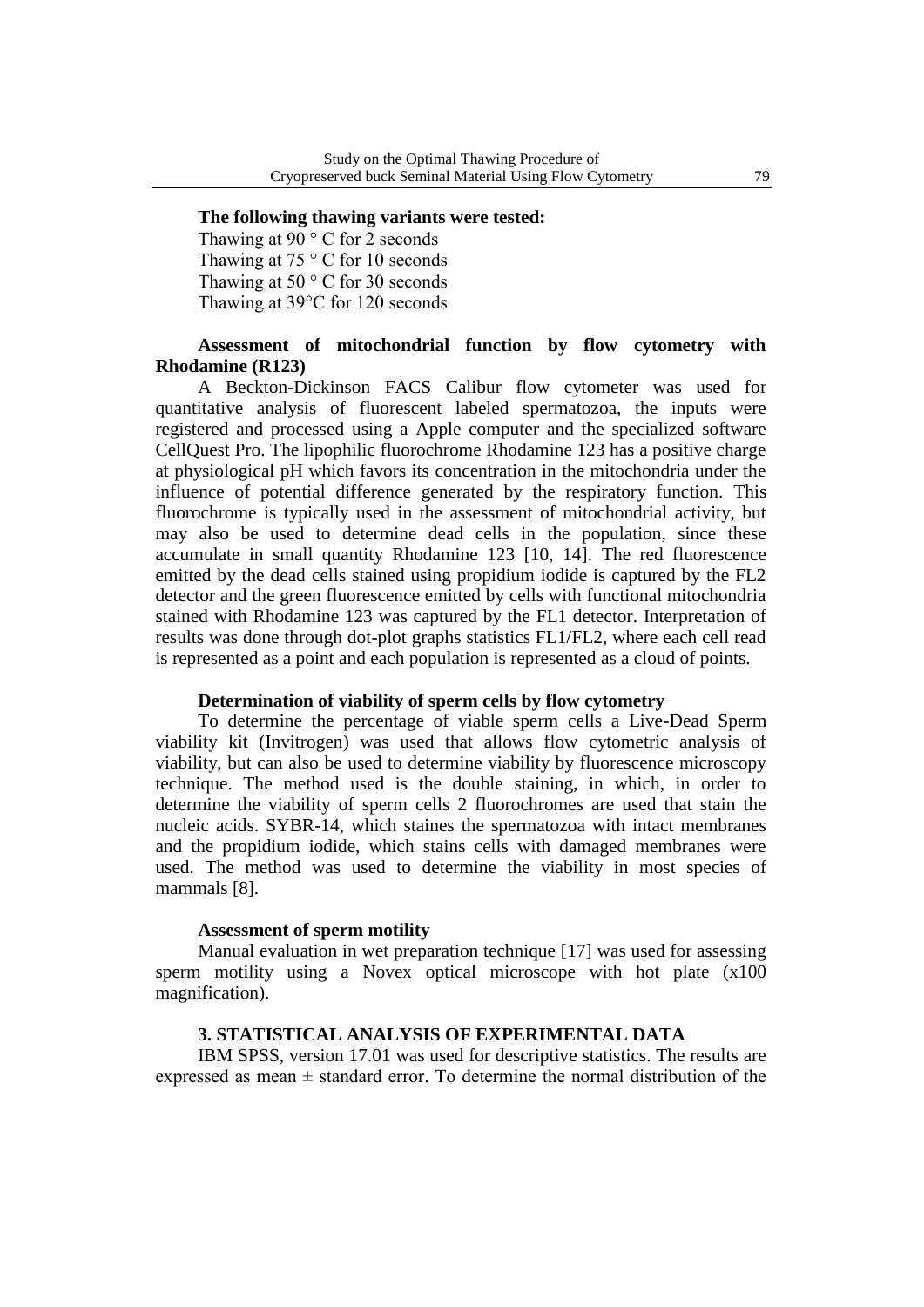results and therefore the choice of using parametric or nonparametric tests for significant differences of means we used the Kolmogorov-Smirnov test and for added security, because the number of samples was small, the Shapiro-Wilk test. To determine significant differences, the means were analyzed using paired Student T-test.

#### **4. RESULTS AND DISCUSSIONS**

The objective of the research was to determine experimentally the influence of some thawing rates (time and temperature) on different cytological parameters of sperm cells after thawing in order to establish an optimal variant which would cause the least cell damage throughout this process.

In this sense the cryopreserved semen was thawed in 4 variants and mitochondrial activity, cell viability (by flow cytometry) and motility were analyzed.

| The temperature and time of<br>thawing       | Semen characteristics        |                             |                                      |
|----------------------------------------------|------------------------------|-----------------------------|--------------------------------------|
|                                              | Motility $(\%)$              | Viability<br>(%)            | <i>Mitochondrial</i><br>activity (%) |
| Thawing at 39 $\degree$ C for 120<br>seconds | $40 \pm 1.36^{\rm a}$        | $48.12 \pm 1.56^{\circ}$    | $41.05 \pm 1.96^{\text{a}}$          |
| Thawing at 50 $\degree$ C for 30<br>seconds  | 43.2 $\pm$ 2.36 <sup>a</sup> | $52.32 \pm 2.65^{\text{a}}$ | $41.56 \pm 3.19^a$                   |
| Thawing at $75 \degree C$ for 10<br>seconds  | $22.3 \pm 3.26^b$            | $25.76 \pm 1.89^b$          | $24.35 \pm 4.52^b$                   |
| Thawing at 90 $\degree$ C for 2 seconds      | $13.44 \pm 2.13^d$           | $17.22 \pm 3.18^d$          | $9 \pm 2.41^{\circ}$                 |

**Table 1.** Variation of quality parameters of thawed semen by different methods

Within colum different small letters significant at  $(p<0.05)$ 

The results of semen characteristics are presented in table 1. It is observed that the best values for sperm motility were obtained by thawing straws at 50° C for 30 seconds. Thawing at 39° C for 120 seconds has also led to an increased motility, between the two versions there were no significant statistical differences. Increasing the temperature leads to lower thawing motility. Both at  $75^{\circ}$  C, in the two variants of time, and at 90° C there were significantly lower values for sperm motility compared to the first two variants of thawing ( $p \le 0.05$ ).

The percentage of viable spermatozoa (table 1) indicates that thawing at 39° C for 120 seconds and at 50° C for 30 seconds results in a significant higher viability ( $p \le 0.05$ ) compared with the variants of thawing at 75 $\degree$  C and 90 $\degree$  C (Figure 1).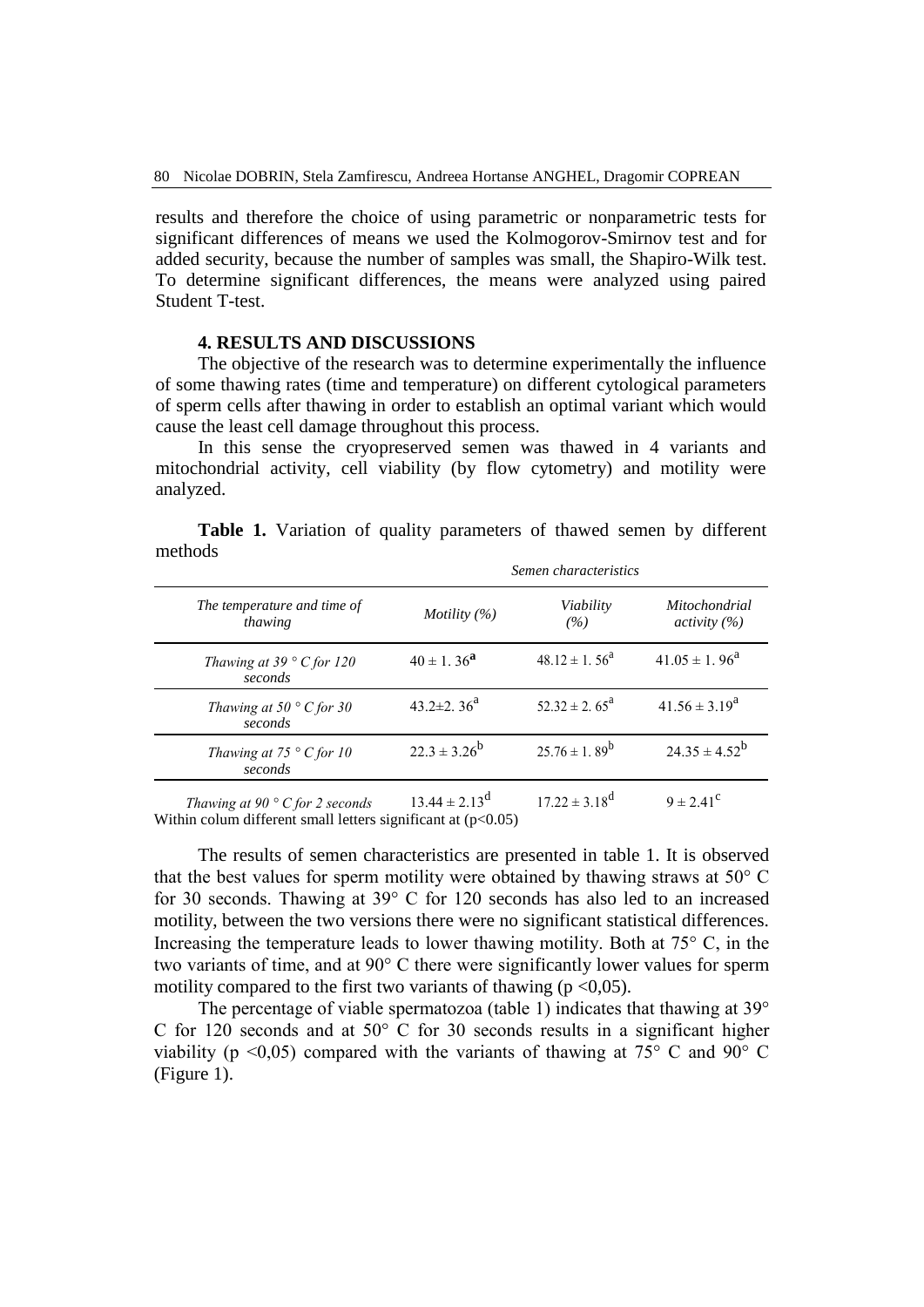

**Fig. 1** The comparative analysis through the quadrants technique of identifying simultaneously viable cells (green dots), dead (red dots) and dying (double positive - purple dots) and nonsperm population (blue dots) from frozen-thawed sperm at different temperatures. Abscissa: intensity of cells stained with PI red fluorescence (FL2) in logarithmic scale. On the ordinate: green fluorescence intensity of cells stained with SYBR-14 (FL1), in logarithmic scale.

Similar results were obtained for assessing the mitochondria activity test. The best results were obtained for the temperatures of  $50^{\circ}$  C and  $39^{\circ}$  C, values being significantly higher ( $p < 0.05$ ) as compared to other variants (Figure 2).



**Fig. 2** The comparative analysis through the quadrants technique of identifying simultaneously cells with active mitochondria (green dots), dead (red dots) and dying (double positive - purple dots) and non-sperm population (blue dots) from frozen-thawed sperm.

International researches has shown that traditionally the fine straws with buck semen are thawed on a water bath at 38° C for 12-30 seconds. The method leads to good results (36.1% motility) compared to the method of slow thawing (18.9% motility) in which the fine straws are thawed on a water bath at  $5^{\circ}$  C for 2 minutes [6]. Other studies have shown that increasing the temperature of thawing at  $70^{\circ}$  C for only 7 seconds leads to a significant improvement of motility (36.9%) and plasma membrane integrity (39.8%) compared with thawing at 37° C for 2 minutes (31.5% motility and 33.7% integrity of the plasma membrane) or at 40° C for 20 seconds (32.4% motility and 33.5% integrity of the plasma membrane) [15].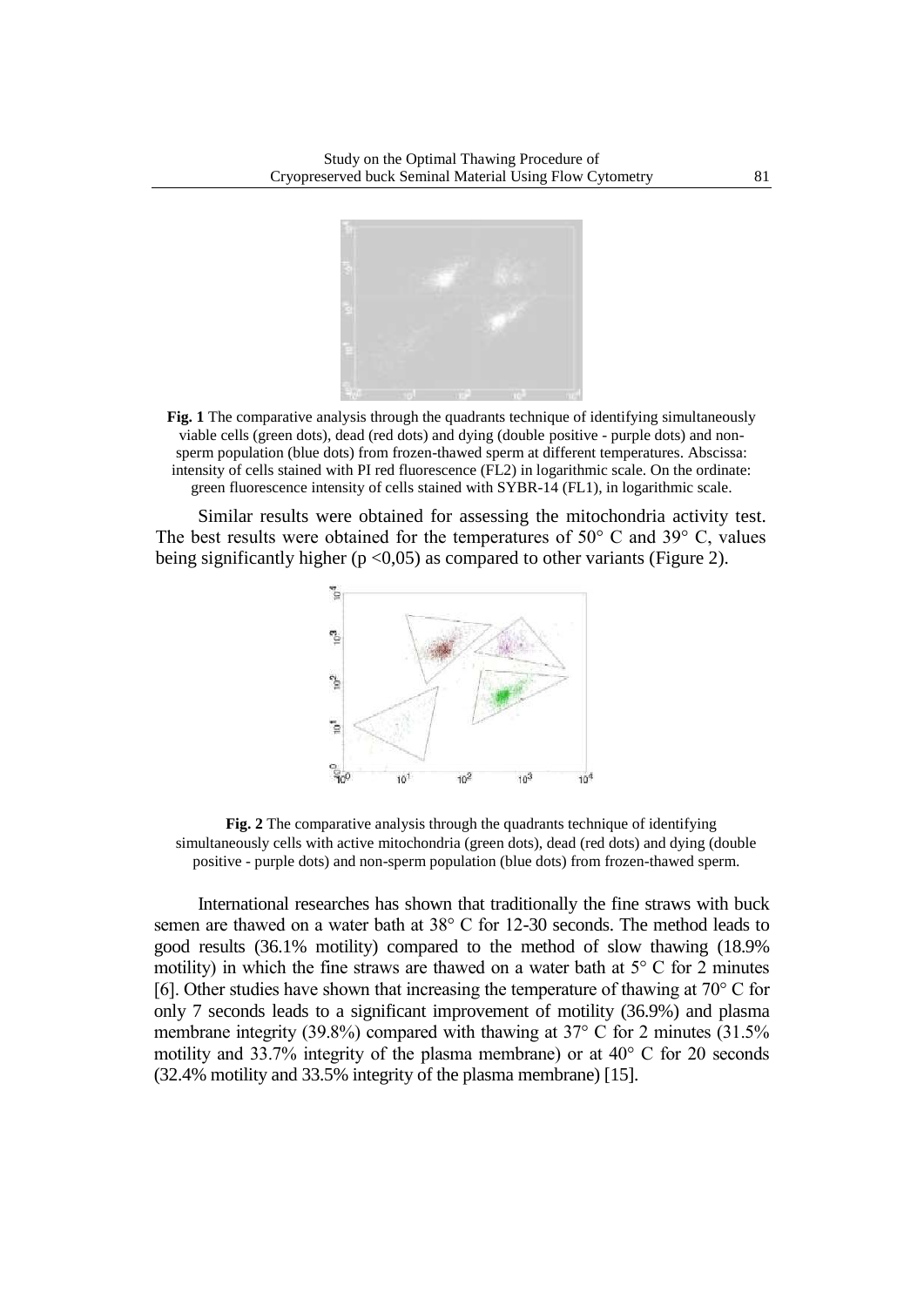The results of our research are similar to those in the literature, which demonstrates that the thawing time and temperature must be carefully monitored and timed [1, 4]. The results of this research showed that the structural and functional integrity of the plasma membrane is significantly increased when the straws were thawed at 39° C and 50° C as compared with other thawing temperatures. Vishwanath [16] showed that rapid thawing of semen prevented physiological damage suffered during thawing process. Holt [11] observed that rapid thawing can prevent crystallization of water molecules and damage to cell membranes while the slow thawing favors spermatozoa abnormalities, this result being in accordance with the results communicated by Curry [5].

Gordon [9] noted that the optimal thawing rate that maintains a high percentage of sperm motility and viability during thawing is 30-37° C for 30 seconds. Nur [13] showed that thawing the straws of bull semen at 37° C has led to a higher fertility than those thawed at low temperatures  $(10^{\circ} \text{ C or ice water})$ . Chaiprasat [3] found the high and the low rate of progressive motility of spermatozoa thawed at 37° C for 30 seconds and, respectively, thawed at 20° C for 30 seconds.

#### **Conclusions**

Conclusion (1).

Using flow cytometry techniques leads to more accurate results due to the large number of cells analyzed.

#### Conclusion (2).

Thawing the fine straws of buck semen at temperatures of 39° C, respectively 50°C results in a significant higher values for mitochondrial activity, viability and motility compared to other variants of thawing.

#### **R E F E R E N C E S**

[1] Almquist J. O., Wiggin H. B., *Effect of different combination of freezing and thawing rates upon survival of bull spermatozoa in U.S. plastic straws*. Artif. Insem. Digest., 21(9), 1973, 10.

[2] Bearden H. J., Fuquay F., Willard S.T., *Applied Animal Reprodu*ction, 6th Edn., Pearson Prentice Hallm, New Jersey, 2004.

[3] Chaiprasat S., Benjakul W., Chartchue A., Joemplang P., Punyaporrwithaya V., *Effect of bull semen thawing methods on sperm progressive motility*. China Mai. Vet. J., 4(1), 2006, 25-29.

[4] Correa J. R., Pace M. M., Zavos P. M., *Relationships among frozen-thawed sperm characteristics accessed via the routine semen analysis, sperm functional*